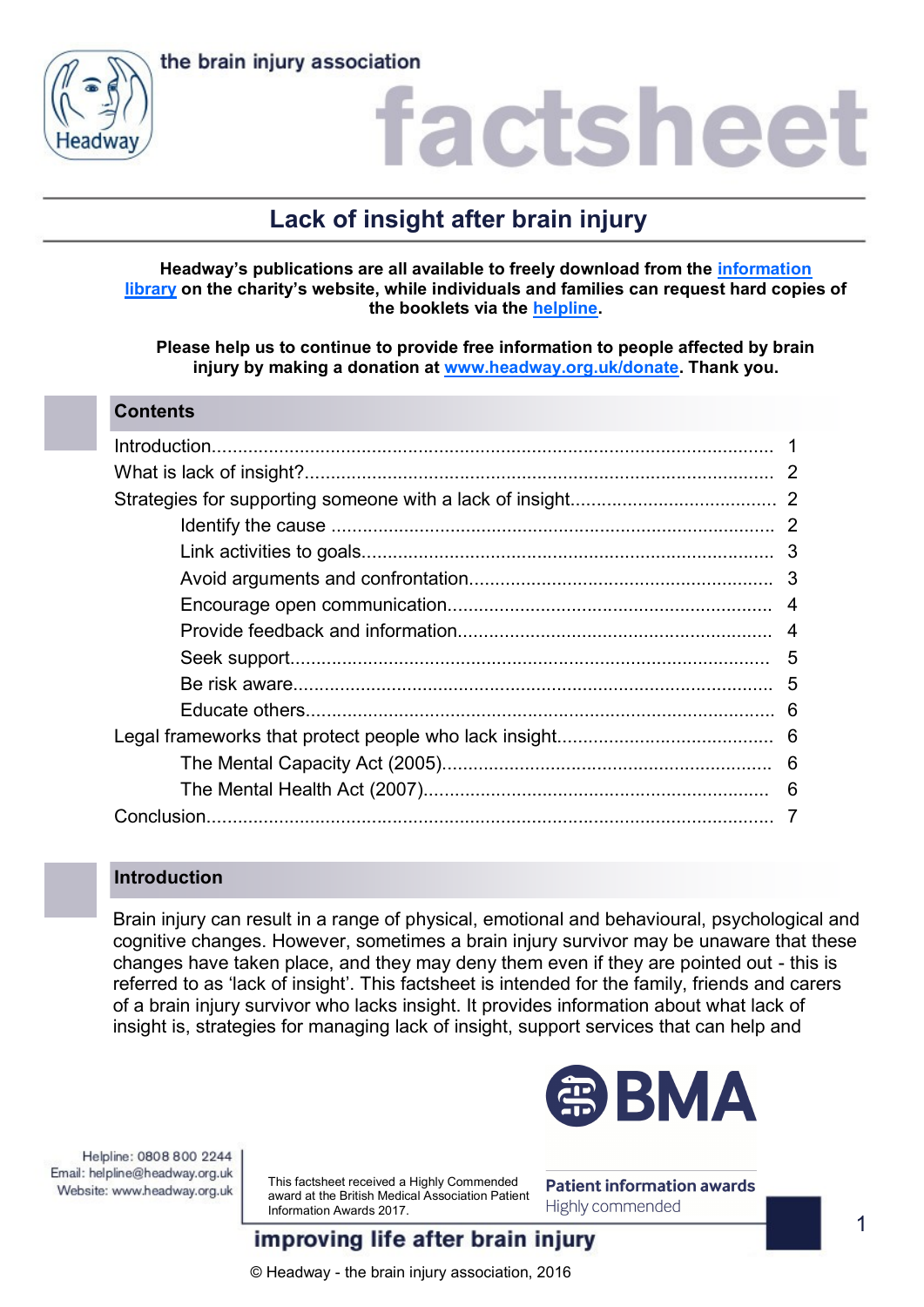



information regarding the legal frameworks that protect people who lack insight.

### **What is lack of insight?**

Insight, also referred to as self-awareness, is the ability of a person to observe and reflect on their own thoughts and actions. Brain injuries, especially injuries to the frontal lobes, often cause this ability to be significantly affected. This can be a particular problem for both brain injury survivors and their family, friends and carers. It can be distressing for survivors, because they may struggle to understand why people are restricting them from doing certain things. Families, friends and carers can find it problematic and upsetting because the brain injury survivor may behave inappropriately without being aware that there is anything wrong with their actions.

Lack of insight can also have an impact upon rehabilitation. Those affected by a brain injury may show a lack of understanding about how their cognitive problems impact upon things such as relationships with family and friends, activities of daily living, driving and general life in the community. They may therefore struggle to realise why rehabilitation is necessary, and refuse to engage in rehabilitation services. Other aspects of life that can be affected by a lack of insight are legal matters, safety and employment.

It is very common for people to have insight for some things but not for others. For example, a person may be aware of their physical injuries but unaware that they have a memory problem; or they may be able to demonstrate relatively good memory but be totally unaware of other problems.

There are dangers in assuming a lack of insight for all decisions, as a person with brain injury may not be allowed to develop responsibility for their actions. Insight commonly changes over time as well; for instance, some people may display reduced insight in the early days of their brain injury, but come to regain insight later on.

### **Strategies for supporting someone with a lack of insight**

### **Identify the cause**

There are a number of reasons that a person may have a lack of insight. It is important to identify these, as this may determine how you intervene or approach the problem. Below is a list of problems that a person may experience following a brain injury that can lead to a lack of insight:

- Inability to monitor own behaviour (self monitoring)
- Impaired reasoning and thinking skills
- Impaired memory

Helpline: 0808 800 2244 Email: helpline@headway.org.uk Website: www.headway.org.uk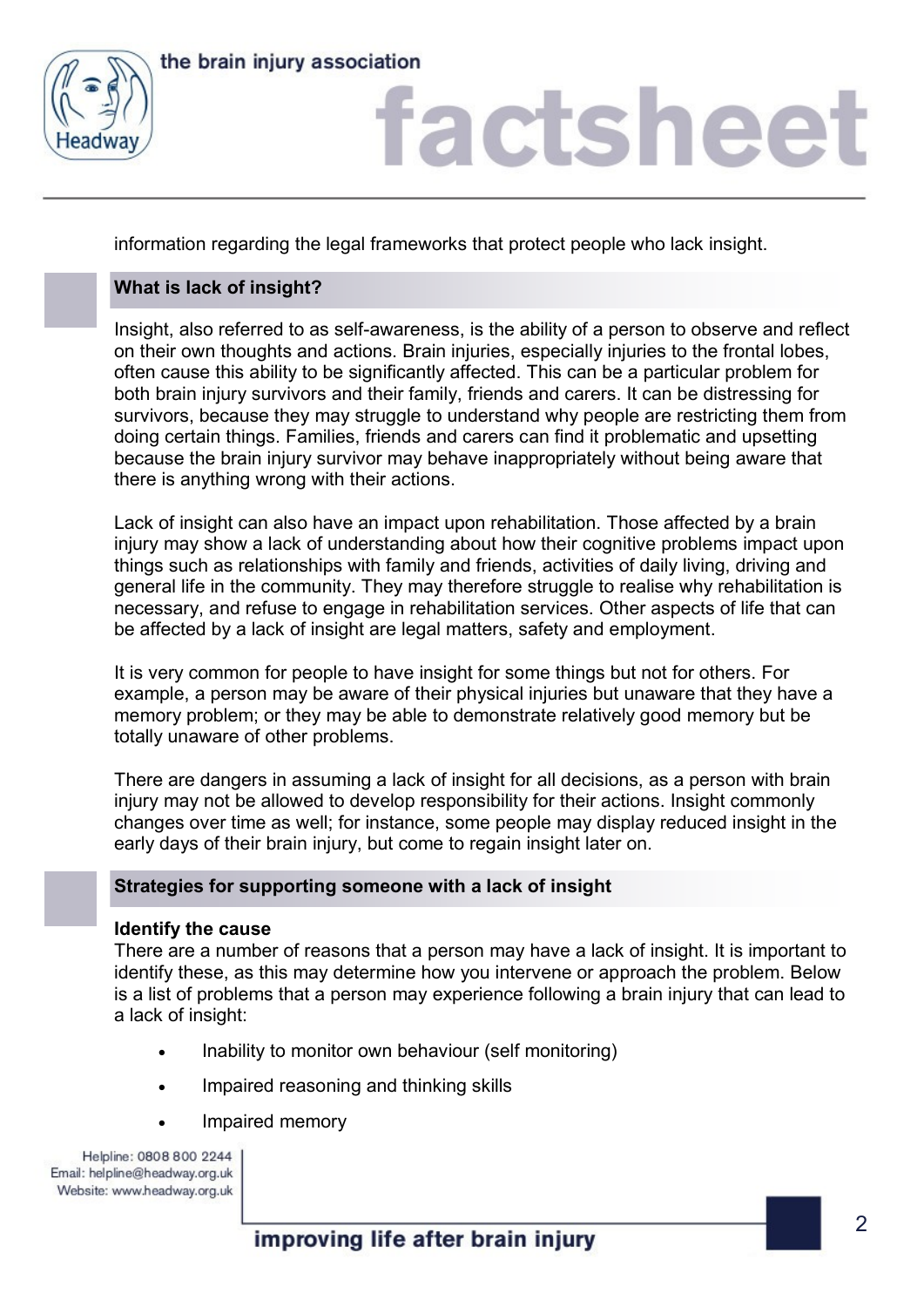



- Inability to concentrate or retain attention
- Emotional difficulties or problems with accepting the disability

Some strategies for dealing with these problems are as follows:

- If the problem is with **self monitoring**, strategies that raise awareness of performance may be helpful, such as checklists and providing feedback in the form of videos or discussions - for more information on this, see section *Provide feedback and information.*
- If the problem is related to **reasoning or thinking skills**, concrete goal setting, planning and helping with decision making may be the approach to take. For more information on this, see the Headway factsheet *[Difficulties with decision](https://www.headway.org.uk/media/2798/difficulties-with-decision-making-factsheet.pdf)  [making after brain injury.](https://www.headway.org.uk/media/2798/difficulties-with-decision-making-factsheet.pdf)*
- If the main issue is **memory**, then memory aids and strategies may help. For more information on this, see the Headway booklet *[Memory problems after](https://www.headway.org.uk/media/3996/memory-problems-after-brain-injury-e-booklet.pdf)  [brain injury](https://www.headway.org.uk/media/3996/memory-problems-after-brain-injury-e-booklet.pdf)* and the Headway factsheet *[Coping with memory problems.](https://www.headway.org.uk/media/2797/coping-with-memory-problems-practical-strategies-factsheet.pdf)*
- Issues with **concentrating** or **retaining attention** come under the term 'executive dysfunction'. For more information on this, see the Headway factsheet *[Executive dysfunction after brain injury.](https://www.headway.org.uk/media/2801/executive-dysfunction-after-brain-injury-factsheet.pdf)*
- If the issue is **emotional coping** or **acceptance of the disability**, counselling and support groups may be helpful - for more information on this, see the Headway booklet *[Psychological effects of brain injury.](https://www.headway.org.uk/media/3999/psychological-effects-of-brain-injury-e-booklet.pdf)*

Some people with severe injuries may have problems at all of these levels and require more than one approach to improve awareness.

### **Link activities to goals**

- Try to relate activities and tasks to the person's own goals and plans, to attempt to increase motivation and participation. For example, "*we are working on these memory strategies so that you are able to live on your own*."
- Having a lack of insight might make people set unrealistic and unachievable goals for themselves as they may not understand their own limitations. Assist the person to set realistic goals and plans, so that they are more manageable and achievable. For instance, encourage the person to break down large goals into smaller ones, and celebrate successes, no matter how small.

### **Avoid arguments and confrontation**

 Try to avoid directly confronting or challenging the brain injury survivor's ideas about their capacity - this can lead to conflict, disagreements and anger. If the

Helpline: 0808 800 2244 Email: helpline@headway.org.uk Website: www.headway.org.uk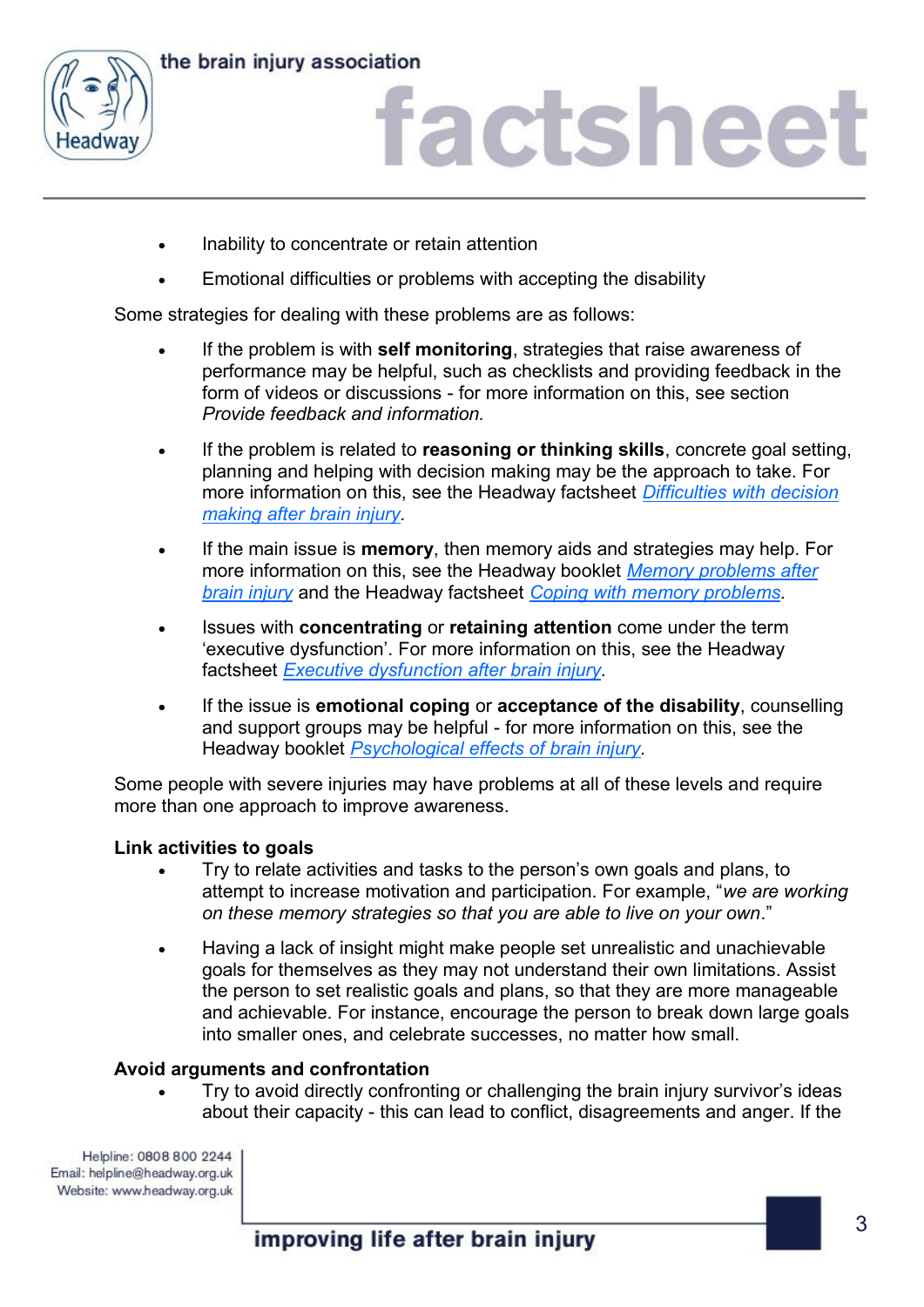



person insists on there being no change in their behaviour, allow the conversation to drop for the time being. Later, when the person is calmer, give general information about brain injury and the kind of difficulties that can be experienced. This can shift the focus from being a personal problem to something more general. For example, *"people with a brain injury sometimes have trouble with their anger or temper. Do you think you might have any problems like that?"*

 If you are struggling with managing the brain injury survivor's anger over their lack of insight, refer to the Headway factsheet *[Managing anger: tips for](https://www.headway.org.uk/media/2810/managing-anger-tips-for-families-friends-and-carers-factsheet.pdf)  [families, friends and carers](https://www.headway.org.uk/media/2810/managing-anger-tips-for-families-friends-and-carers-factsheet.pdf)*. You can get further information and support by contacting the Headway helpline or your local Headway support group (details are provided at the end of this factsheet).

### **Encourage open communication**

- Try to encourage the brain injury survivor to talk to you about how they are feeling. Giving them time and the opportunity to reflect on their own experiences might make it easier for them to identify and accept any changes themselves rather than being told about them.
- Do not try to confront the brain injury survivor about their lack of insight if they are feeling tired, upset or angry. It will be easier to discuss things when they are in a calmer frame of mind and able to engage in a discussion.
- Use clear and direct, but gentle language when explaining to the brain injury survivor in what way they are lacking insight. Try to use specific examples and highlight any consequences that this might have. For example, *"because your reaction times are very slow, this means that you are not able to drive at the moment."*

### **Provide feedback and information**

- Providing frequent, non-critical feedback about performance or behaviour can be one way to improve insight and awareness.
- When directing the brain injury survivor's attention to specific areas of difficulty, it is important not to dwell on the problem so much that they become distressed. Direct attention to any improvements, strengths or changes made; this is equally as important so that the survivor does not become de-motivated.
- Involve the brain injury survivor in rating their own performance in different areas, particularly focusing on areas they would like to change.

Helpline: 0808 800 2244 Email: helpline@headway.org.uk Website: www.headway.org.uk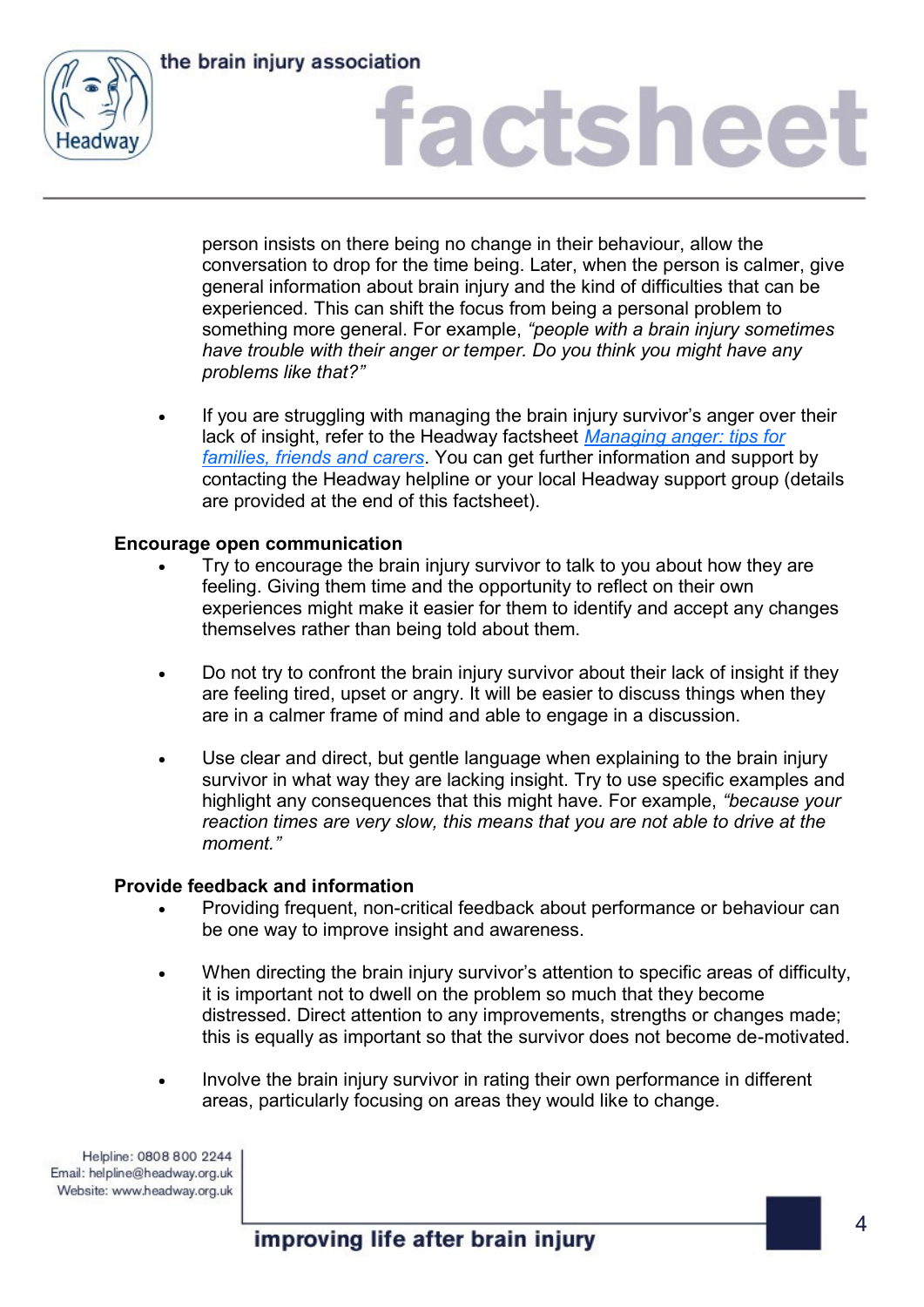

the brain injury association

### factsheet

- Provide opportunities for the brain injury survivor to get feedback from other people, such as friends and other family members. It is important that they too understand the effects of brain injury on the person's ability to carry out certain tasks and how their feedback can help. Consistent messages are a vital part of ongoing rehabilitation.
- Do not be distressed if the brain injury survivor does not acknowledge the change in behaviour even if you show them evidence, such as a recording of themselves. Even with such evidence, some people who lack insight may struggle to understand that their behaviour is changed, and they may try to justify the new behaviour, for example by saying that they have always behaved that way.

### **Seek support**

Supporting a person with reduced insight is one of the most difficult tasks for relatives and carers after brain injury. As well as taking on the responsibility for solving problems that loss of insight causes, carers and relatives have a strong emotional involvement with a brain injured person, which can make doing the right thing even more difficult.

- The most important thing in this case is to obtain support from an outside source; preferably someone who is not directly involved, but who has experience of the effects of brain injury. Carer support groups are often effective for this purpose. Getting support from the outside helps provide an independent view of the person's lack of insight and can help to develop effective strategies to deal with problems. It can also prevent the feelings of isolation that carers or relatives may feel. You can contact your local Headway group or branch for details of their carer support services. Alternatively, the Headway helpline can help with locating carer support services that are local to you. More information about support available for carers is available in the Headway booklet *[Caring for someone with a brain injury.](https://www.headway.org.uk/media/3989/caring-for-someone-with-a-brain-injury-e-booklet.pdf)*
- You may also feel that it is necessary to seek professional support for the brain injury survivor. If this is the case then you should speak with your GP about getting a referral to a neuropsychologist. These are professionals that support brain injury survivors with the psychological and emotional effects of brain injury, so they will have an understanding about the challenges that having a lack of insight can bring.

### **Be risk aware**

Be sensitive to any risks or dangers that the brain injury survivor may place themselves or others in as a result of their lack of insight. For instance, if they do not recognise that they have a memory problem, be mindful of issues such as leaving a cooker unattended or

Helpline: 0808 800 2244 Email: helpline@headway.org.uk Website: www.headway.org.uk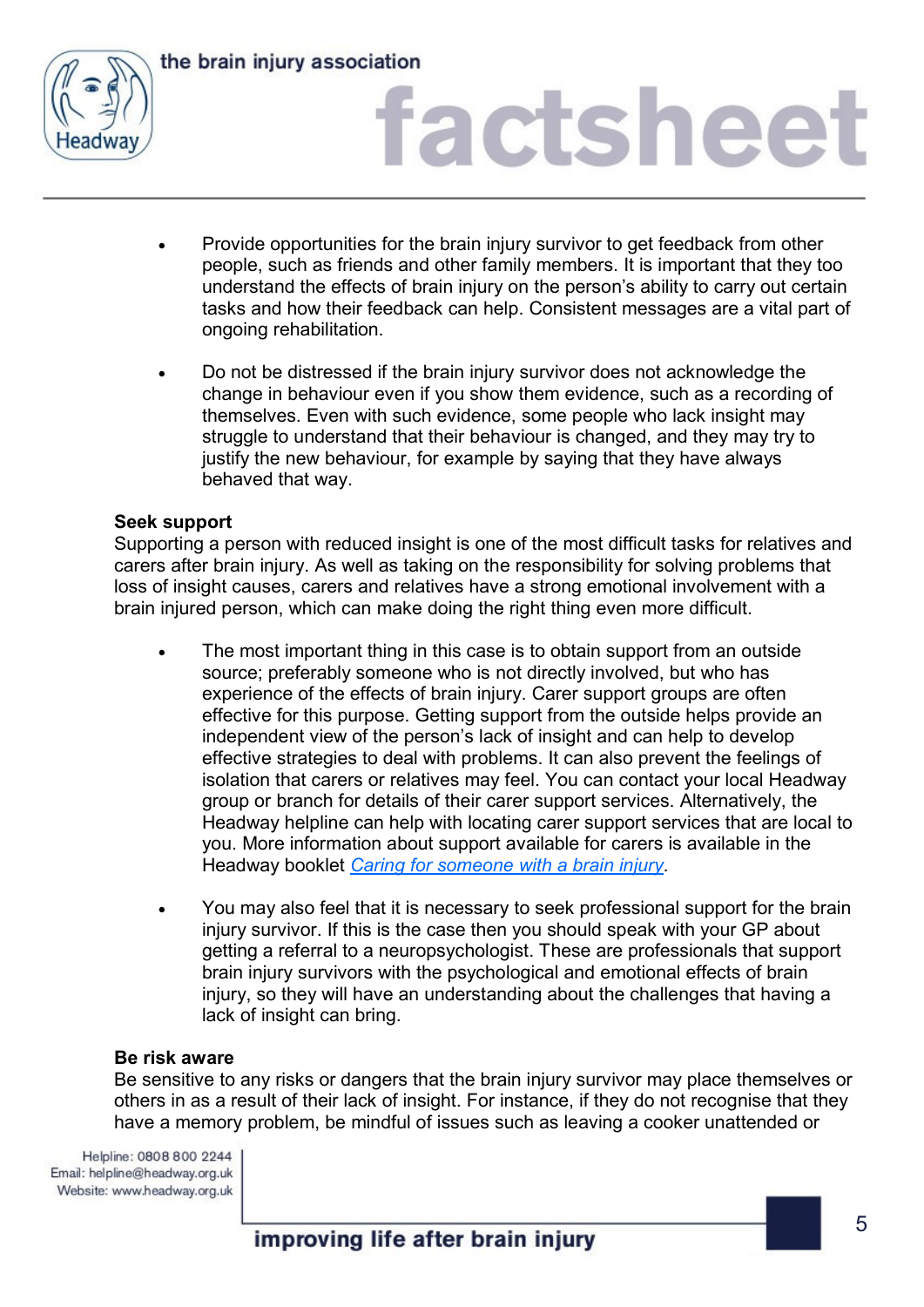

the brain injury association

### factsheet

forgetting to lock doors before they leave the house. Or if they do not recognise that their driving skills are affected, make them aware of the legalities of driving after brain injury (for more information on this topic, see the Headway booklet *[Driving after brain injury](https://www.headway.org.uk/media/3992/driving-after-brain-injury-e-booklet.pdf)*).

### **Educate others**

If appropriate, explain the issue of lack of insight to other key people in the brain injury survivor's life, such as close friends. This will help them to accommodate for any changed behaviour that the person displays. You might find it useful to share this factsheet with them.

### **Legal frameworks that protect people who lack insight**

There are two main pieces of legislation that exist to help or protect people with reduced insight who are at risk in some way: The Mental Capacity Act (2005) and The Mental Health Act (2007). These are discussed in further detail below:

**The Mental Capacity Act** (2005) provides a framework to make decisions on behalf of people who are clearly not able to make decisions for themselves. This particularly applies to decisions about where to live and financial decisions. People who lack insight may not have the capacity to make these decisions; therefore this act sets down how capacity is assessed, who can make decisions on behalf of a brain injured person who lacks capacity, and how their 'best interests' can be decided. Some important aspects of the Mental Capacity Act are:

- Capacity is assumed to exist until shown otherwise
- Capacity has to be assessed for each different situation or problem separately
- All reasonable steps must be taken to establish capacity (this is especially important in people who have communication difficulties following brain injury)
- If a person has made any statements about their wishes in advance, these must be taken into account

If a person lacks the capacity to make a specific decision, all those involved in their care should also be involved in establishing their 'best interest'. Independent Mental Capacity Advocates (IMCAs) can offer independent advocacy on behalf of a brain injured person who is incapacitated, especially if the issue is around where to live or how to spend money.

For further information on the Mental Capacity Act and the role of IMCAs, see the Headway booklet *[Mental capacity: supporting decision making after brain injury](https://www.headway.org.uk/media/4108/mental-capacity-supporting-decision-making-after-brain-injury-e-booklet.pdf)*, or visit the Office of the Public Guardian website at [www.publicguardian.gov.uk.](http://www.publicguardian.gov.uk)

**The Mental Health Act** (2007) stipulates how a person with brain injury can be detained

Helpline: 0808 800 2244 Email: helpline@headway.org.uk Website: www.headway.org.uk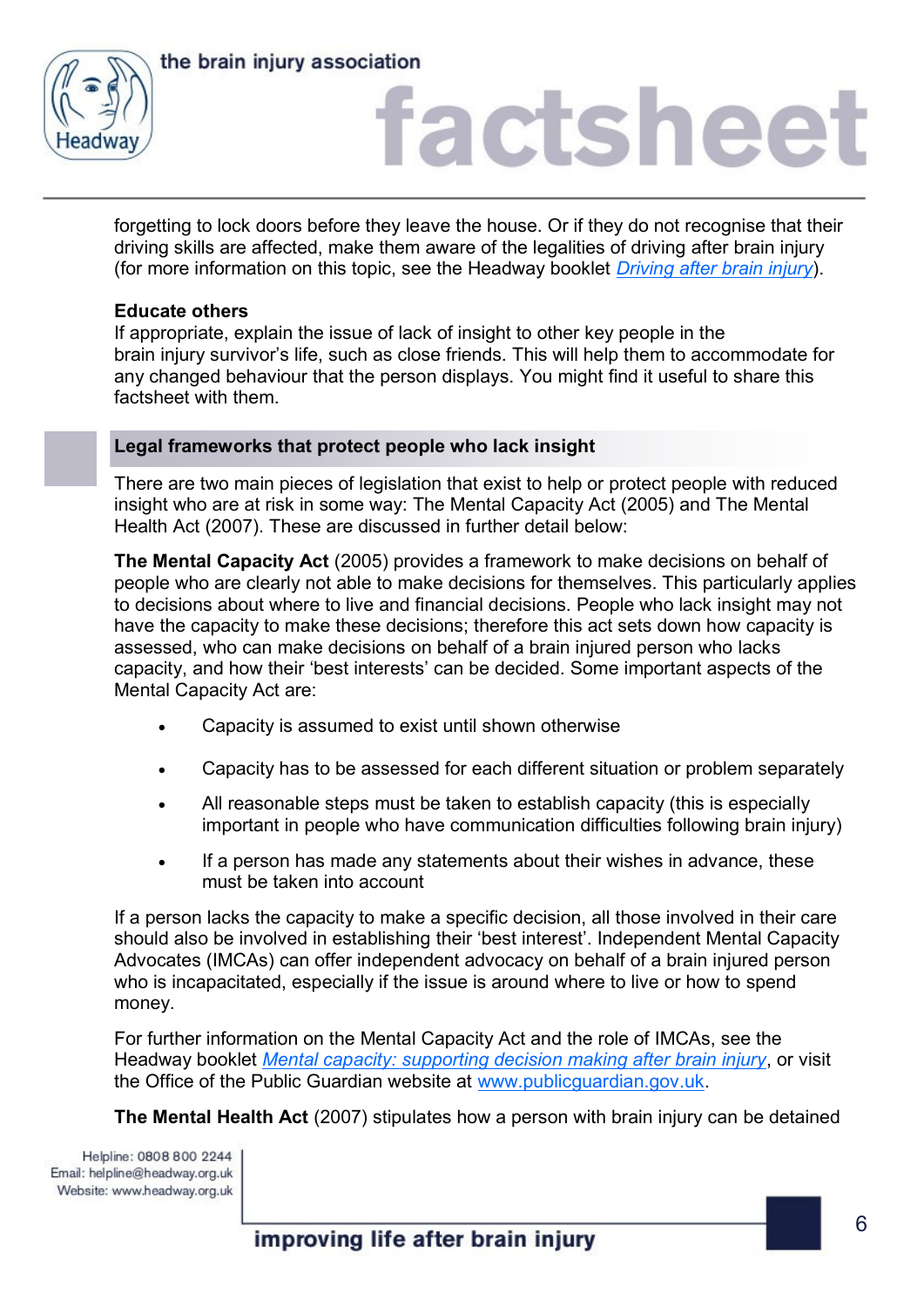



against their wishes if their behaviour leads to significant risks to themselves or others. In this case, the person has to be shown to have some kind of mental disorder (this includes the types of behavioural changes that occur as a result of brain injury), for it to be severe enough to warrant detention for an assessment and for it to be in "the interests of the person's health, safety or the protection of others". It also has to be shown that the person would not willingly accept treatment. The reason for this is commonly that the brain injured person does not see that there is a problem.

### **Case study**

A 24 year old man developed a manic episode following a brain injury. He stopped sleeping and eating, he was over-talkative and his speech would 'go off at a tangent'. He felt that he was very rich, which was not the case, and began spending excessively on credit cards. He became very irritable with his partner if she spoke to him about the money situation and referred to himself as being 'chosen'. His condition deteriorated and he started to neglect his personal hygiene. Following assessment by a psychiatrist, the GP and a social worker he was placed in hospital under Section 2 of the Mental Health Act.

People who are detained under the Mental Health Act have a right of appeal against their detention, which is heard by a judge in the presence of an independent panel (usually a doctor from outside the service and a layperson).

Specialist legal advice should always be sought on these matters and the Headway Head Injury Solicitor's Directory provides a list of approved firms with experience of dealing with brain injury issues. The directory can be accessed from the Headway website at [www.headway.org.uk/supporting-you/in-your-area/head-injury-solicitors-directory](https://www.headway.org.uk/supporting-you/in-your-area/head-injury-solicitors-directory/) or by calling the Headway helpline.

For more information on the Mental Health Act, visit the Department of Health website at [www.dh.gov.uk.](https://www.gov.uk/government/organisations/department-of-health) Mind, the mental health charity, also has some excellent information on the subject on their website at [www.mind.org.uk.](http://www.mind.org.uk)

For more information on mental health and brain injury, refer to the Headway factsheet *[Mental health and brain injury.](https://www.headway.org.uk/media/4051/mental-health-and-brain-injury-factsheet.pdf)*

### **Conclusion**

Loss of insight is very common after brain injury. It can take many forms and manifest itself in many different situations. Dealing with these changes requires flexibility on the part of carers and, while the strategies outlined above can be helpful, lack of insight is one of the most difficult and frustrating problems to cope with. One of the most effective ways of coping with the problem is to seek the support of others with similar experiences, and Headway carer's support groups can provide this.<br>Helpline: 0808 800 2244 |

Email: helpline@headway.org.uk Website: www.headway.org.uk